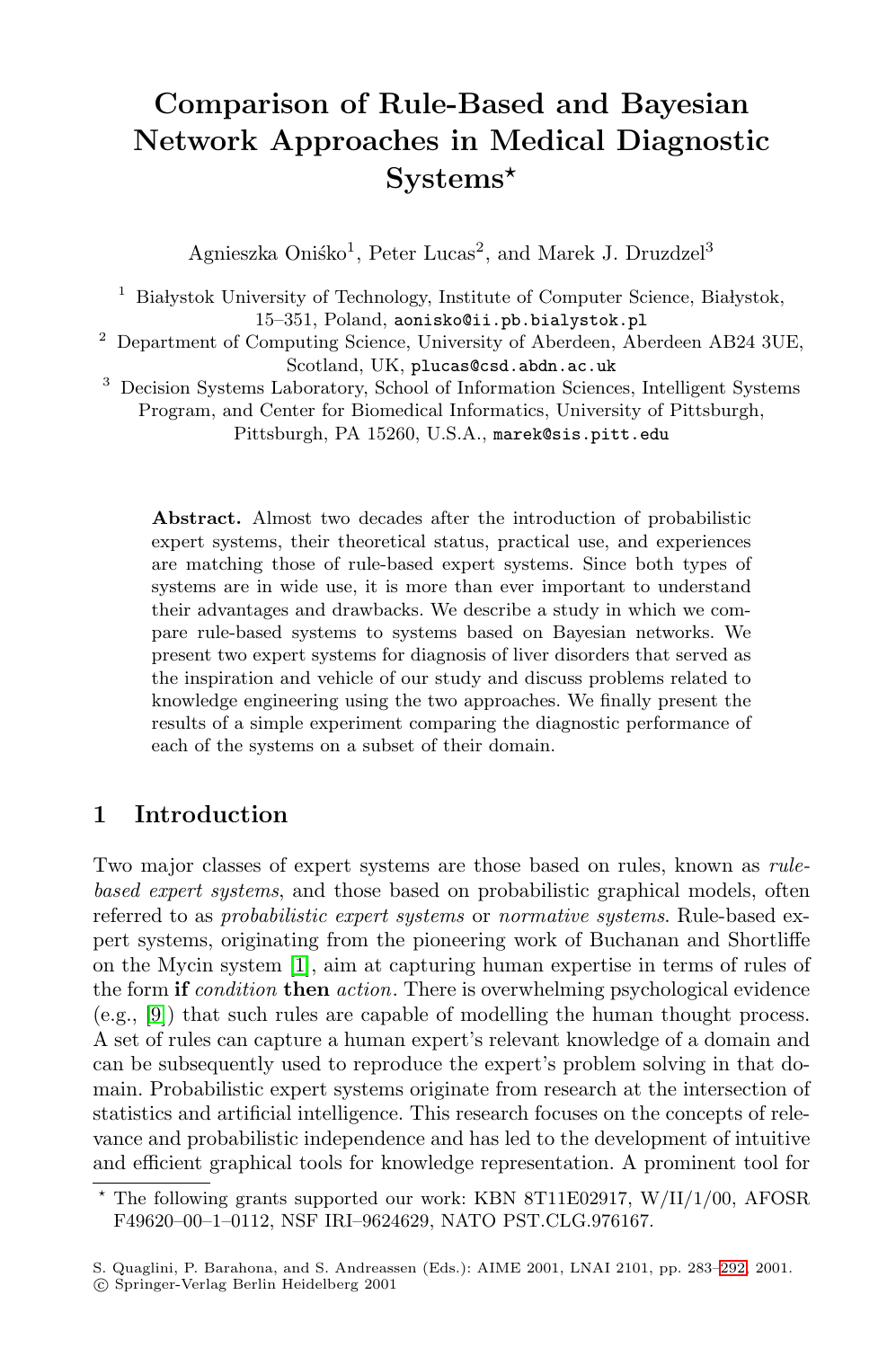capturing expert knowledge in this approach are Bayesian networks [\[11\]](#page-9-0), often referred to, somewhat imprecisely, as *causal networks*, because of their ability to capture causal relations. Bayesian networks, while also aim at capturing expert knowledge, are based on the mathematical foundations of probability theory. When used in reasoning, they apply mathematical formalism and make no claim about reproducing the expert's thought process.

Several authors have studied theoretical differences between rule-based expert systems and normative systems (e.g., [\[2,6,13\]](#page-9-0)), in particular with respect to handling uncertainty. Much less work, however, has been done on studying the implications that choosing one approach over the other has on the knowledge engineering effort and overall system performance. Today, theoretical developments and practical experiences with the probabilistic systems are matching those of rule-based expert systems. Both rule-based and probabilistic systems are in wide use and it is more than ever important to understand the advantages and drawbacks of each of the approaches.

Our paper focuses on comparing the two approaches in the context of a challenging practical problem that we worked on independently, using both rulebased and probabilistic approaches: diagnosis of liver disorders. Expert systems that we have developed are of considerable size and have taken several years to build. Hepatology, the study of diseases of the liver and biliary tract, is an excellent domain for such comparison, as it is complex, contains both rare and frequently occurring disorders, disorders for which both much biomedical knowledge is available and which are described only in terms of symptoms and signs.

The remainder of this paper is structured as follows. Section 2 summarises the main principles of the rule-based and probabilistic expert systems, and introduces the systems on which our comparison is based. Section [3](#page-4-0) focuses on the qualitative comparison of the two systems and, in particular, on the knowledge engineering aspects of the two approaches. Section [4](#page-7-0) describes the results of a study that aimed at evaluating the diagnostic performance of the two systems. Finally, Section [5](#page-8-0) summarises our most important findings.

# **2 The Basics**

The systems, Hepar and Hepar II (a successor of another Hepar project!), focus on the diagnosis of liver disorders. Hepar is Greek for liver and this explains similarity in names of the systems, which have been conceived independently. We realize that these names may lead to confusion on the part of the reader and, therefore, we will refer to them in this paper by Hepar-RB and Hepar-BN respectively. Hepar-RB is a rule-based system which was developed from 1984 to 1990 [\[8\]](#page-9-0). Its development was a joint work of Roelof Janssens (hepatologist, St Elisabeth Hospital, Leidschendam, The Netherlands) and Peter Lucas; the latter has since then also done work on probabilistic and decision-theoretic systems. Hepar-BN, still under development, is a probabilistic system and it is a collaborative effort of Agnieszka Onisko, Marek Druzdzel and Hanna Wasyluk (hepatologist, Medical Centre for Postgraduate Education, Warsaw, Poland) [\[10\]](#page-9-0).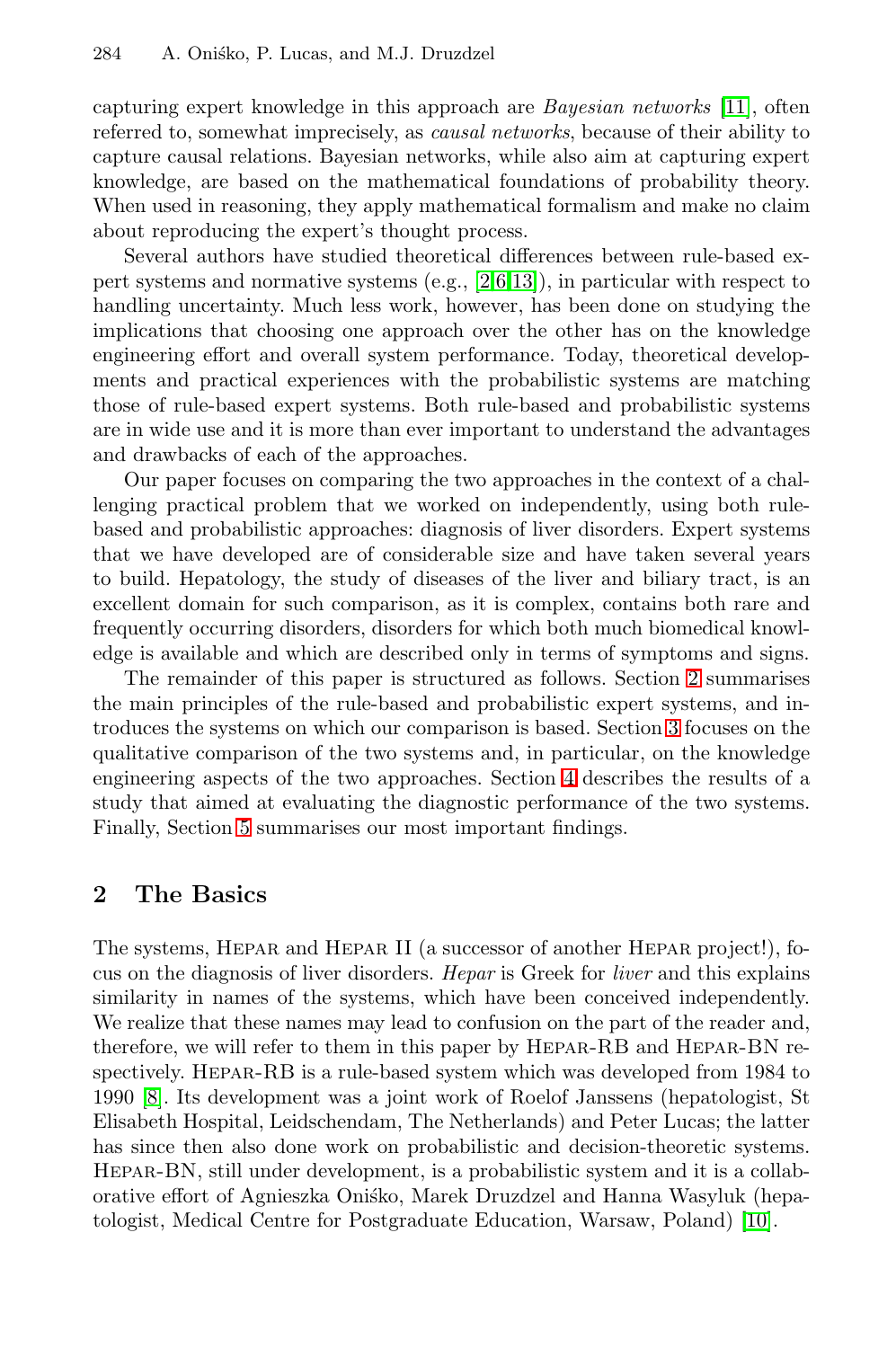#### **2.1 Rule-Based Expert Systems and the** Hepar-RB **Project**

A rule-based expert system S can be defined as a triple  $\mathcal{S} = (\Delta, \Phi, \mathcal{R})$ , with a set of possible conclusions  $\Delta$ , a set of observable findings  $\Phi$ , and a set of generalised Horn clauses, or *rules*,  $\mathcal{R}$  taking the form:

$$
(e_1 \wedge \cdots \wedge e_p \wedge \sim f_1 \wedge \cdots \wedge \sim f_q) \rightarrow d_x \tag{1}
$$

where  $d \in \Delta$  and  $e_i, f_j \in (\Delta \cup \Phi)$  (the subscript x of d is discussed below). The negation sign  $\sim$  in a rule denotes a special type of closed-world assumption, called negation by absence [\[7\]](#page-9-0). Negation by absence was especially designed to accommodate the way medical doctors handle patient findings: usually only positive (present) findings are recorded, whereas only a small proportion of negative (absent) findings are written down. A finding may only be assumed to be absent when the corresponding test has been performed. For example, ∼(jaundice ∈ Signs) is true when an attempt has been made to observe signs in the patient, and no jaundice was observed; formally: ((Signs  $\neq unknown$ )  $\land$  (jaundice  $\notin$  Signs)).

If  $H \subseteq \Delta$  is a set of possible diagnostic conclusions, called the *hypothesis set*, and  $E \subseteq \Phi$  is the set of observed patient findings, then a *diagnosis* D is defined as follows [\[5\]](#page-9-0):

$$
D = \{ d \in H \mid \mathcal{R} \cup E \vdash_{\text{NA}} d \}
$$

where  $\vdash_{NA}$  denotes logical deduction using negation by absence. Note that this definition implies that rule-based systems of the Mycin type are deductively incomplete. However, this incompleteness has no significant drawback. On the contrary, it even has an advantage: it reduces the amount of information requested from the user [\[5\]](#page-9-0).

A traditionally popular way to deal with uncertainty in rule-based expert systems has been the certainty-factor calculus as originally developed for the (E)Mycin system by Shortliffe and Buchanan [\[1\]](#page-9-0). The subscript x in rule  $(1)$ expresses uncertainty with respect to  $d$  given absolute certainty of the rule's conditions. Although the certainty-factor calculus has attracted a fair amount of criticism, the model is in fact related to encoding and processing uncertainty in Bayesian networks, as was only recently shown [\[6\]](#page-9-0).

Hepar-RB [\[7\]](#page-9-0) is a rule-base expert system which is structured along the lines briefly discussed above. The system is able to differentiate among nearly 80 disorders of the liver and biliary tract. It uses a hierarchical reasoning strategy, as illustrated in Fig. [1.](#page-3-0) The system includes 118 different variables, some of which are multivalued. Only non-invasive tests are included; liver biopsy, for example, is not included, as one of the aims of the development of the system was to assist clinicians in the appropriate selection of patients who need to be submitted to such invasive tests.

A performance evaluation has been carried out twice, using data from the Rotterdam University Hospital (Dijkzigt Hospital) [\[8\]](#page-9-0). The second of these datasets, which includes 181 patient cases after removal of patients of whom the diagnosis was unclear, will be used in this paper as one of the datasets for a comparative quantitative analysis of Hepar-RB and Hepar-BN. This dataset will be referred to in the sequel as the *DH dataset*.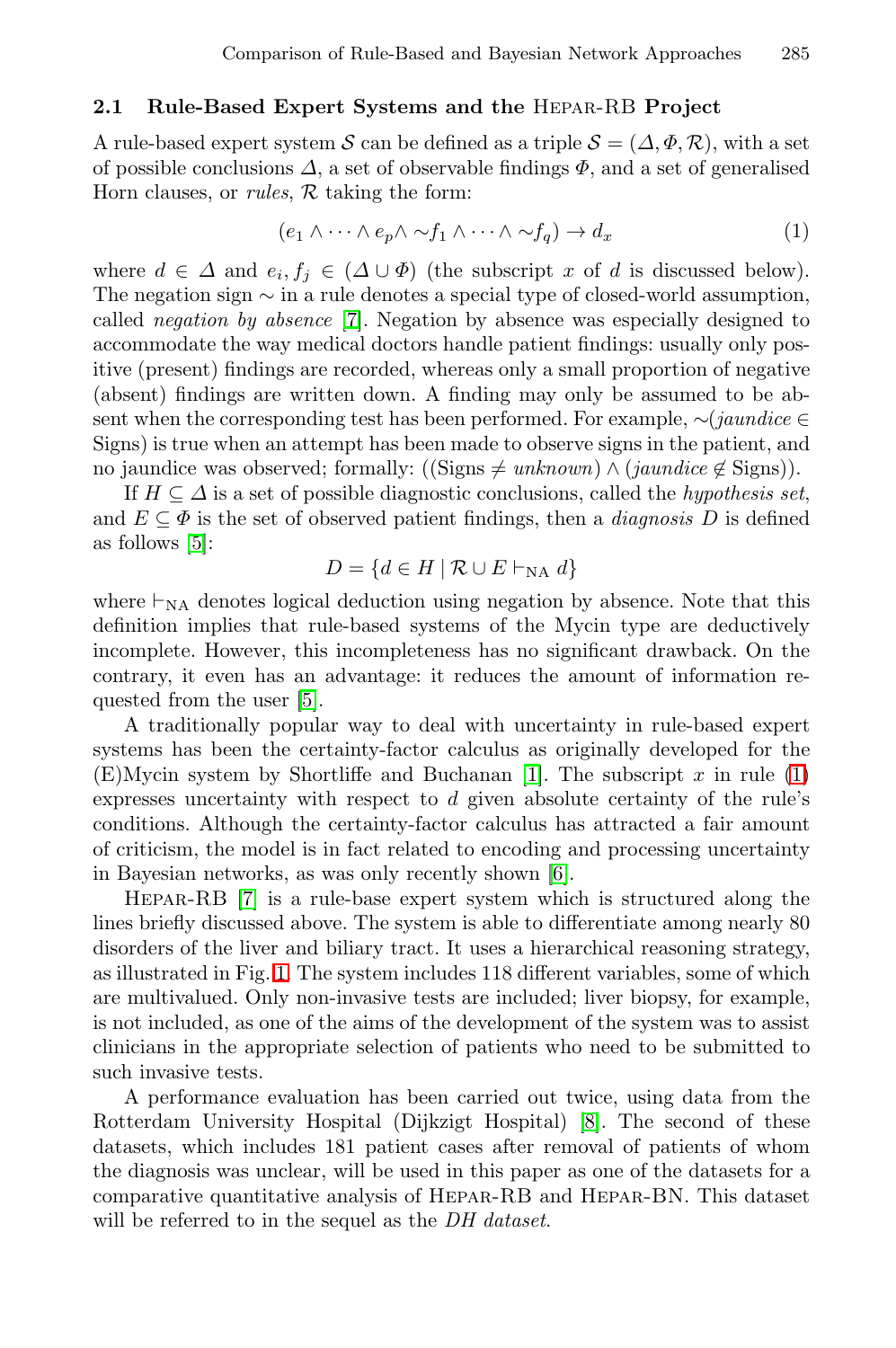<span id="page-3-0"></span>

Fig. 1. Diagnostic strategy in HEPAR-RB.

#### **2.2 Probabilistic Expert Systems and the** Hepar-BN **Project**

A probabilistic expert system consists of a Bayesian network with a set of algorithms to manipulate its incorporated probabilistic information. More formally, a Bayesian network is defined as a pair  $\mathcal{B} = (G, Pr)$ , where G is an acyclic directed graph, modelling probabilistic (in)dependencies among variables, and Pr is a set of local conditional probability distributions, which together define a joint probability distribution on the variables. The graphical part of a Bayesian network normally reflects the causal structure of a problem. Fig. [2](#page-4-0) shows a simplified fragment of the Hepar-BN Bayesian network model. The network models 18 variables related to diagnosis of a small set of hepatic disorders: three risk factors, 12 symptoms and test results, and three disorder nodes.

Given a patient's case  $E$ , i.e., values of some of the modelled variables, such as risk factors, symptoms, and test results, a probabilistic system derives the posterior probability distribution over the possible disorders D:  $Pr(d | E)$ , for each  $d \in D$ . This probability distribution can be directly used in diagnostic decision support.

To give the reader an idea of the number of numerical parameters needed to quantify a Bayesian network, let us assume for simplicity that each variable in the model in Fig. [2](#page-4-0) is binary. The complete joint probability distribution for 18 binary variables would contain  $2^{17} = 131,072$  independent parameters (we take here into account that for every propositional variable x,  $Pr(\bar{x})=1 - Pr(x)$ . Explicit information about independencies included in the model allows for specifying the joint probability distribution by means of a series of conditional probability distribution tables (CPTs) of individual nodes conditional on their direct predecessors. A CPT for a binary variable with  $n$  binary predecessors requires specification of  $2^n$  independent parameters. A popular approximation of the in-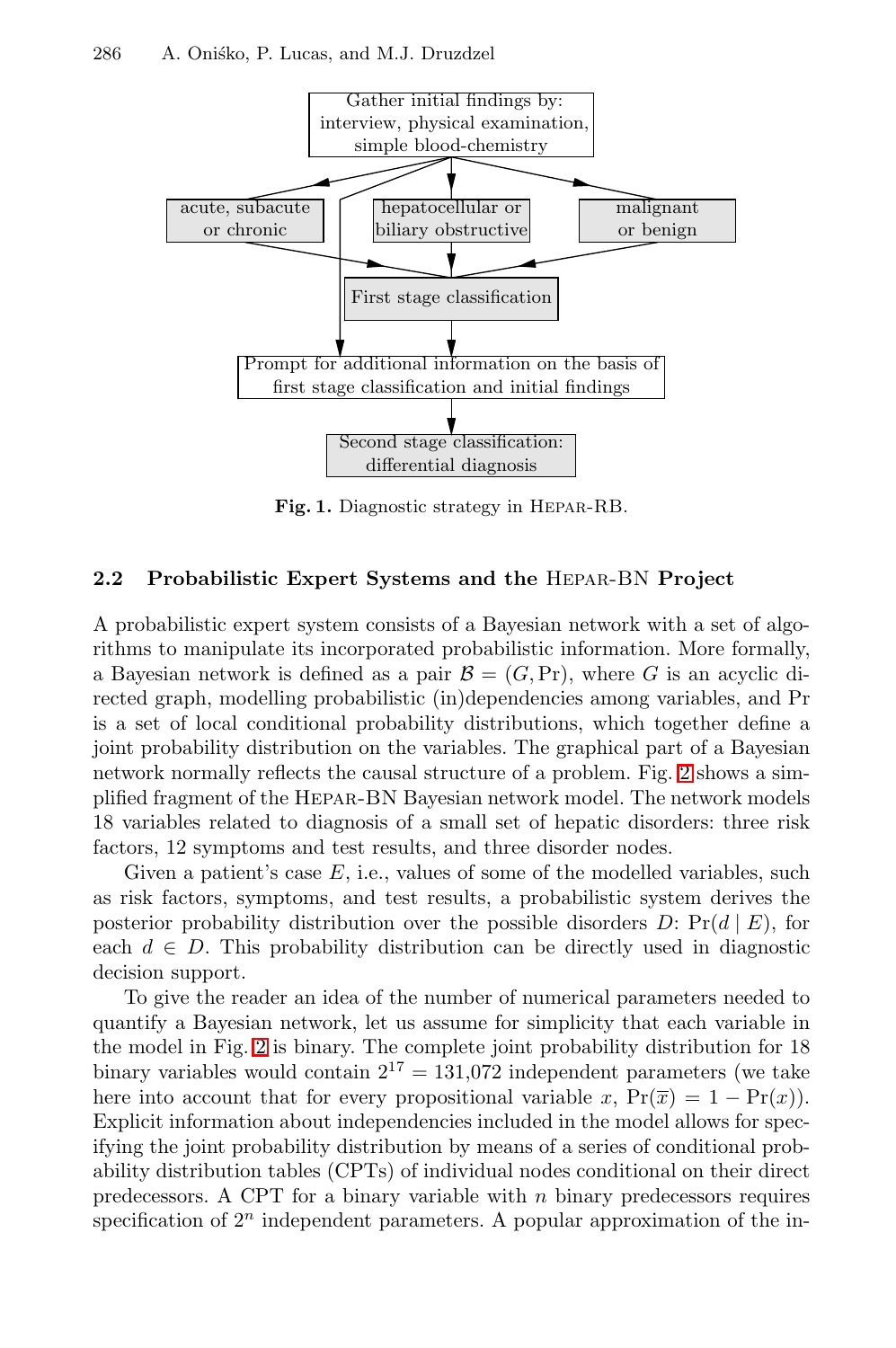<span id="page-4-0"></span>

Fig. 2. A Bayesian network (a simplified fragment of the HEPAR-BN model).

teraction between a node and its direct predecessors in a Bayesian network is the Noisy–OR gate [\[11\]](#page-9-0). In Noisy–OR gates, each of the arcs is described by a single number expressing the causal strength of the interaction between the parent and the child. If there are other, unmodelled causes of a, we need one additional number, known as the leak probability [\[3\]](#page-9-0), denoting the cumulative causal strength of all unmodelled causes of a. If each of the interactions in our model is approximated by a leaky Noisy–OR gate, only 43 numbers suffice to specify the entire joint probability distribution. It is apparent from the above example that Bayesian networks offer a compact representation of joint probability distributions and are capable of practical representation of large models.

The Hepar-BN model [\[10\]](#page-9-0) is a causal Bayesian network involving a subset of the domain of hepatology: 11 liver diseases (described by 9 disorder nodes), 18 risk factors, and 44 symptoms and laboratory tests results. It was designed for gathering and processing clinical data of patients with liver disorders and, through its diagnostic capabilities, reducing the need for liver biopsy. An integral part of the Hepar system is its dataset, created in 1990 and thoroughly maintained since then at the Gastroentorogical Clinic of the Institute of Food and Feeding in Warsaw (we will refer to this dataset as the IFF dataset). The current IFF dataset contains over 800 patient records and its size is still growing. Each hepatological case is described by over 200 different medical findings.

## **3 Qualitative Comparison**

There are numerous structural, qualitative differences between rule-based and Bayesian network systems which determine the way these systems diagnose disorders in patients. These differences also give rise to different methodologies for the development of such systems. Due to space constraints, we will compare Hepar-RB and Hepar-BN only with regard to multiple-disorder diagnosis and knowledge modelling.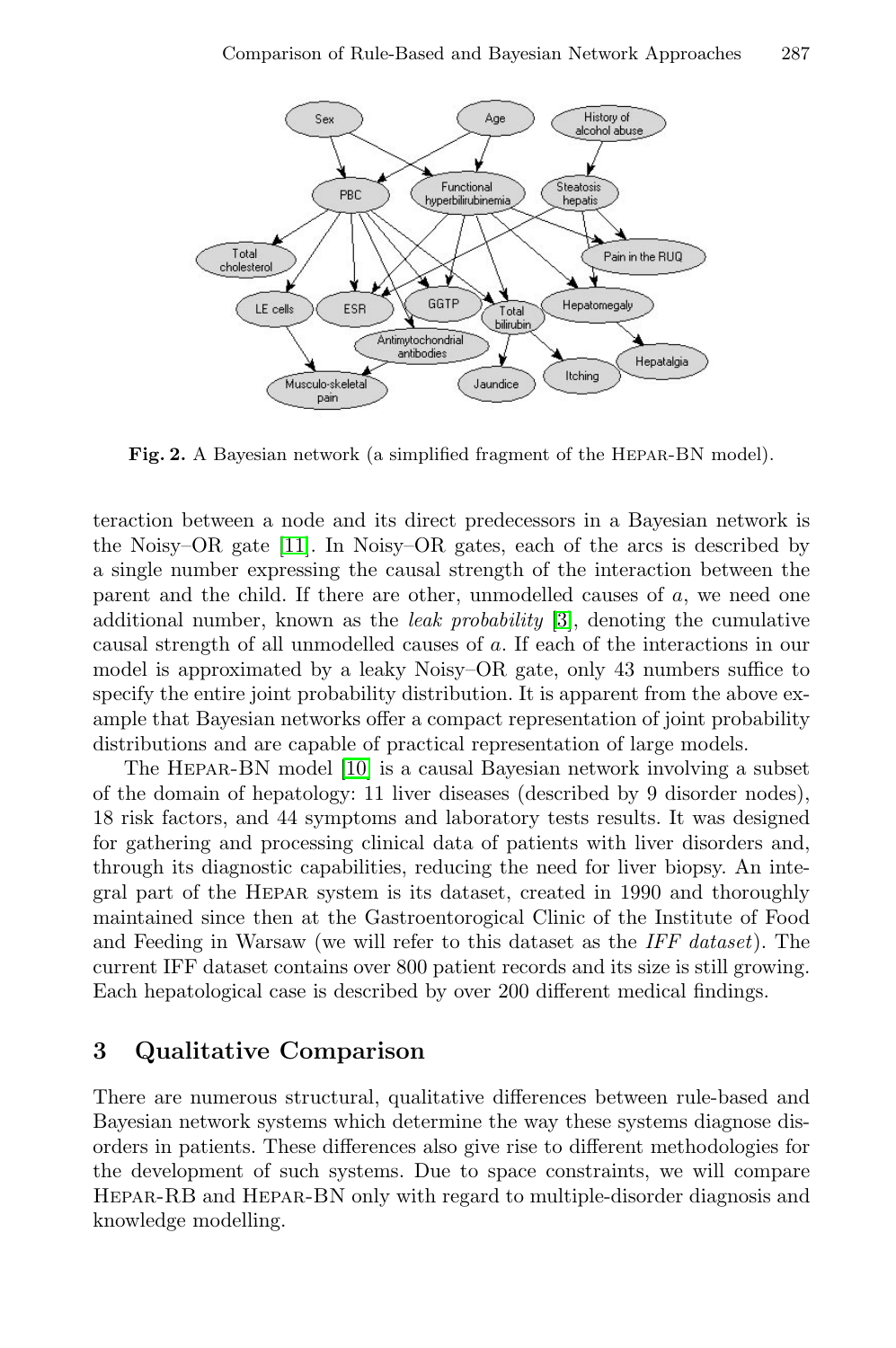#### **3.1 Single versus Multiple Disorder Diagnosis**

The *single disorder assumption* takes that a patient only suffers from one disorder at the same time, i.e., disorders are assumed to be mutually exclusive. This is often unnecessarily restrictive, as it happens fairly often that a patient suffers from multiple disorders and a single disorder may not account for all observed findings. This is certainly the case for liver diseases, where an initial disease process may give rise to multiple disorders.

As diagnostic problem solving in rule-based systems is taken as logical deduction, the capability of producing multiple, alternative diagnostic solutions is dependent on the freedom allowed in the syntax of rules. Multiple disorder diagnosis is only possible when disjunctions are allowed in the rules, i.e., when rules are non-Horn clauses. As many rule-based systems, including Hepar-RB, restrict rules to the (generalised) Horn-clause format, multiple disorder diagnoses such as  $d_1 \vee (d_2 \wedge d_3)$ , the patient has either  $d_1$  or both  $d_2$  and  $d_3$ , is not possible. Instead, diagnostic conclusions have the form  $D = \{d_{x_1}^1, \ldots, d_{x_k}^k\}$ , to be interpreted as:  $d_{x_1}^1 \wedge \cdots \wedge d_{x_k}^k$ . This conjunction consists of diagnostic conclusions  $d_{x_j}^j$ with a measure of uncertainty  $x_j$ . HEPAR-RB includes a multi-valued variable 'diagnosis' which can take on disorders as values. A simple type of multiple disorder diagnosis is therefore obtained in Hepar-RB, as values are not assumed to be mutually exclusive.

In the case of a Bayesian network, the single disorder diagnosis assumption is modelled by using a single diagnostic variable  $D$ , which takes disorders as its possible values. Due to the axiom  $\sum_{d \in \rho(D)} Pr(D = d) = 1$ , where  $\rho(D)$  is the domain of the variable D, the disorders are *mutually exclusive*. This was one of the underlying assumptions of an initial version of Hepar-BN, influenced by the IFF dataset that was available to us that had every patient case ultimately diagnosed with only one liver disorder.

Instead of representing all disorders by a single variable, every disorder can also be represented by a separate variable. This allows for exploiting the multiple disorder assumption in Bayesian networks. Normally, a Bayesian network algorithm is used to compute the posterior probability:

$$
Pr(d \mid E) \tag{2}
$$

for each  $d \in \Delta$ , where  $\Delta$  is the set of disorder variable, and E is the set of patient findings. However, the probability of this co-occurrence is actually:

$$
Pr(D \mid E) \tag{3}
$$

where  $D \subseteq \Delta$ ; for example  $D = \{d_1, d_2\}$ . Bayesian networks incorporate the necessary probabilistic information to compute probability (3). Computing the probability distribution over all possible combinations of diseases is for a sufficiently large set of diseases infeasible. Many Bayesian-network systems including Hepar-BN, therefore, compute the probability distributions (2), and do not attempt to do full multiple disorder diagnosis.

We may conclude that although the foundations of HEPAR-RB and HEPAR-BN are quite different, the systems implement essentially the same restricted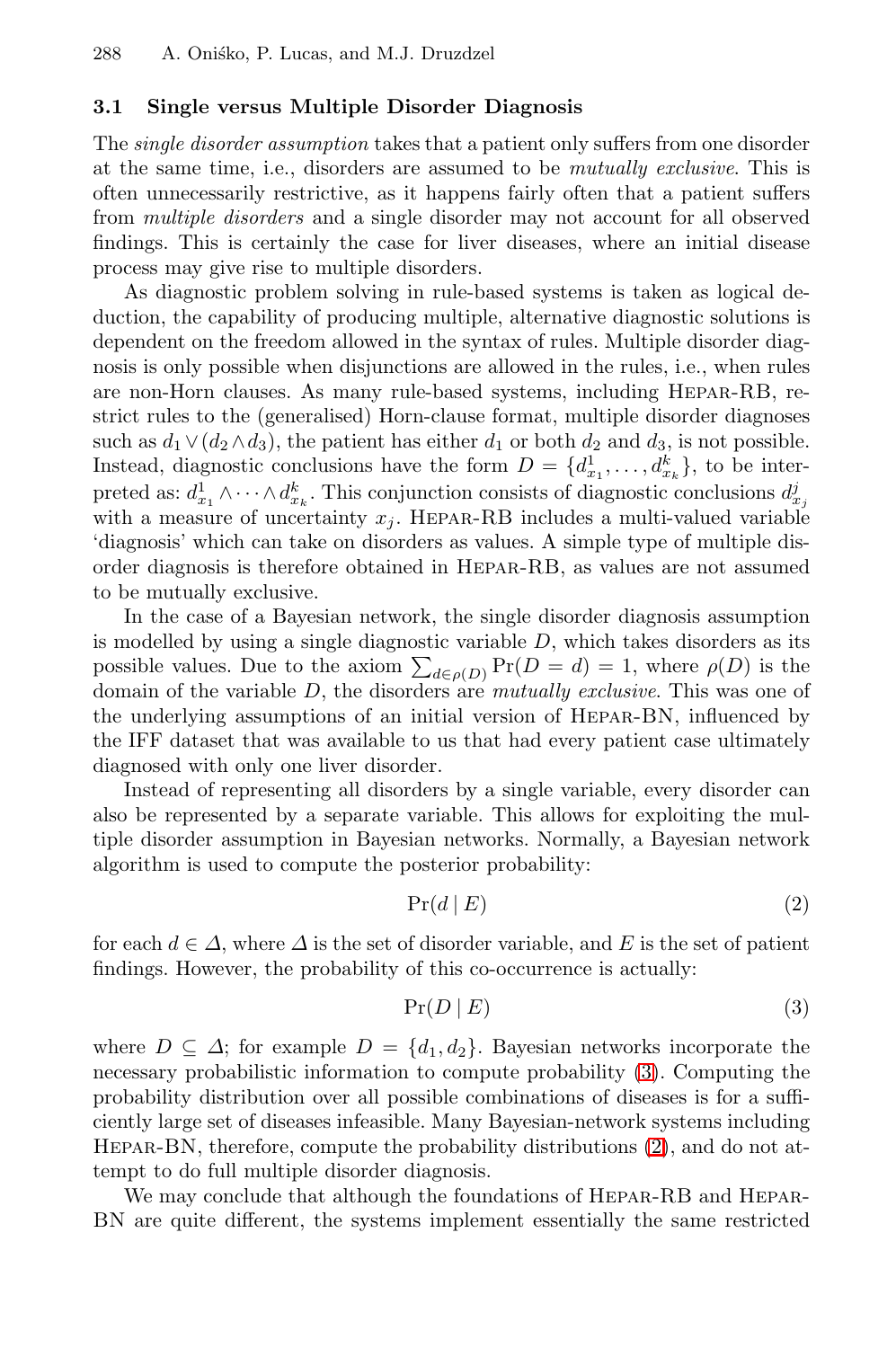type of multiple disorder diagnosis. This facilitates the comparison of the systems' diagnostic performances.

## **3.2 Knowledge Modelling**

Development of a rule-based expert system amounts to eliciting heuristic knowledge of the type Features  $\Rightarrow$  Class, where 'Features' is a Boolean expression involving features relevant with respect to the class, and  $\Rightarrow$  a classification relation. For example, one of classification relations underlying one of the logical rules in Hepar-RB is the following:

(Chronic disorder  $\land$  Female gender  $\land$  (age > 40)  $\land$  (Raynaud's phenomenon  $\lor$  $\{burning\_eyes, dry\_mouth\} \subseteq \text{Sigma} \land \text{Biliary-obstructive\_type} \Rightarrow \text{PBC}$ 

Development of a Bayesian network usually involves causal modelling, where one attempts to acquire knowledge of the form  $\text{Cause}_{1},\ldots,\text{Cause}_{n} \rightarrow \text{Effect.}$ For example, in HEPAR-BN one of the underlying causal relations is:

#### Cirrhosis, Total proteins  $\text{low} \to \text{Ascites}$

For rule-based systems, the essential modelling problem is to decide which features to include in the classification relation, and which to leave out, as this will have a significant bearing on the quality of the system. The decision which variables to include in a causal relation when developing a Bayesian network is less hard, as experts are usually confident about the factors influencing another factor. Moreover, acquiring information about the actual interaction among the factors involved in a causal relation is dealt with separately, when acquiring probabilistic information. This seems to suggest that the development of a Bayesian network may require less time than the development of a corresponding rulebased system. On the other hand, the developer of a rule-based system has a more direct control over the diagnostic behaviour of the system, whereas in the case of a Bayesian network, insight into possible changes in behaviour is mainly obtained by examining the model's result for test cases.

Hepar-RB was developed over a period of four years, during regular meetings with Dr. Roelof Janssens, taking a total of approximately 150 hours. Certainty-factors were gathered by using the direct scaling method, i.e., a scale from -100 to 100 was used, and the hepatologist was asked to indicate his belief concerning certain statements on this scale. Subsequently, considerable time has been invested in refining the rule base using patient data [\[4\]](#page-9-0).

In case of the Hepar-BN system, we elicited the structure of the model based on medical literature and conversations with our domain expert, Dr. Hanna Wasyluk. We estimate that elicitation of the structure took approximately 50 hours with the experts (in addition to Dr. Wasyluk, we verified the parts of the model with Drs. Daniel Schwartz and John Dowling of the University of Pittsburgh). Access to the IFF dataset allowed us to learn all the numerical parameters of the model from data rather than eliciting them from experts.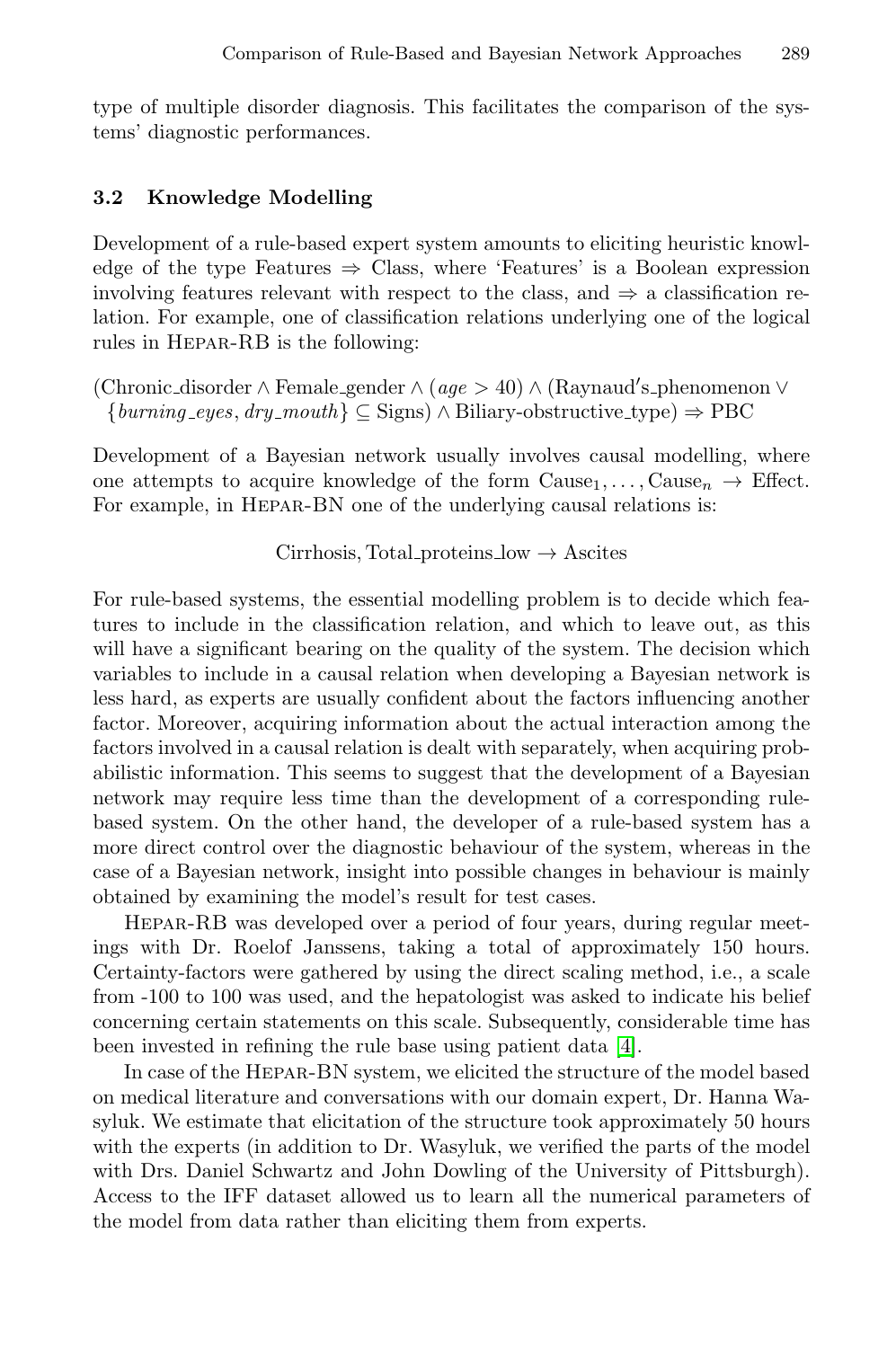## <span id="page-7-0"></span>**4 Quantitative Comparison**

In this section, we compare the two systems Hepar-RB and Hepar-BN in quantitative terms, using data from two different datasets mentioned earlier: the DH dataset from Rotterdam and the IFF dataset from Warsaw.

### **4.1 Patient Data**

As the diagnostic categories distinguished in the systems Hepar-RB and Hepar-BN are different, so are the patient findings used in order to diagnose disorders. Both the IFF and DH datasets had to be converted to make comparison between the systems possible, which is not a straightforward process. First, we focused on identifying those medical findings that are common for them. Those attributes whose values were not mutually exclusive were broken down into several attributes. This is a simple consequence of the probabilistic constraint that the outcomes of a random variable must be mutually exclusive. We also assumed that missing values of attributes correspond to values *absent*, which is a popular assumption in case of medical datasets [\[12\]](#page-9-0).

We identified 46 findings that were common for both systems. Due to different disorder mapping in both data sets, we found only two common disorders: primary biliary cirrhosis and steatosis hepatis. Of these two, primary biliary cirrhosis (PBC) was the only one with a reasonable number of patient cases in both data sets and, therefore, we focused on PBC in our experiment.

## **4.2 Results**

The results of our experiment are presented in Tables  $1(a)$  through  $1(f)$ . Our first observation was that in a significant portion of the cases Hepar-RB was not able to reach a conclusion. If the most likely disease is the one that the system recommends, Hepar-BN will always make a diagnosis. To make the comparison fair, we assumed that there is a probability threshold that has to be crossed in order for the system to make a diagnosis with a reasonable confidence. We would like to point out that in practice this threshold depends on the utility of correct diagnosis and misdiagnosis (which are disease-dependent). The threshold can be naturally introduced into a probabilistic system using decision-theoretic methods. In our experiments, we chose a fixed threshold of 50%, which is rather conservative towards Hepar-BN. Hepar-BN was not able to cross this threshold in a number of cases that is comparable to Hepar-RB.

Tables [1\(](#page-8-0)a) and [1\(](#page-8-0)b) summarise the results of both systems when tested with the 699 IFF patients. Similarly, Tables  $1(c)$  and  $1(d)$  present the results for Hepar-RB and Hepar-BN, respectively, for the 181 DH patients. In both cases, the performance of Hepar-BN was determined by cross-validation using the leave-one-out method. Table [1\(](#page-8-0)e) gives the results for Hepar-BN trained on the DH dataset and tested with the IFF dataset, whereas the results of Table [1\(](#page-8-0)f) were obtained the other way around. Note that the results of Table [1\(](#page-8-0)e) are inferior to those given in Table [1\(](#page-8-0)f).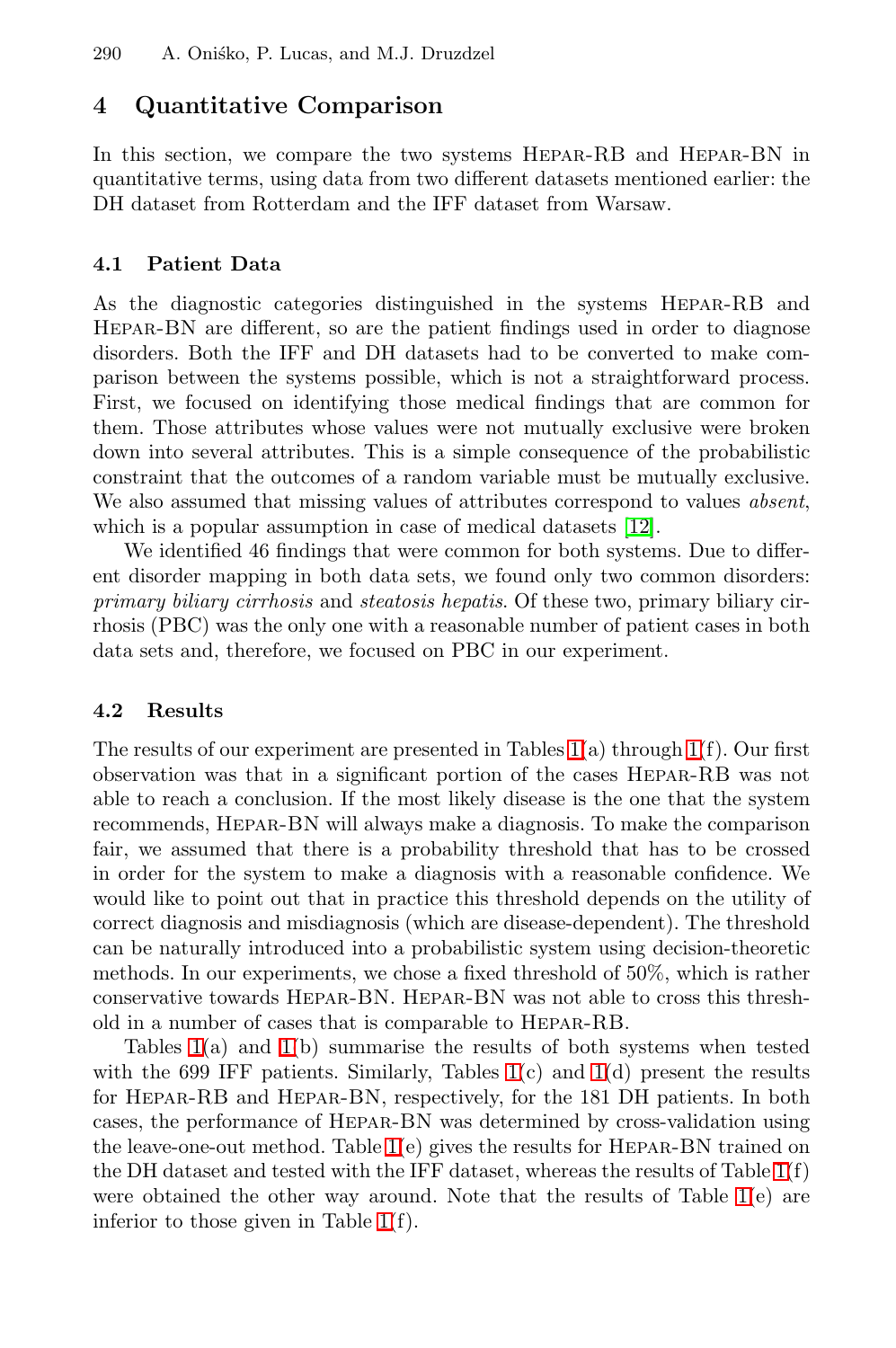<span id="page-8-0"></span>**Table 1.** Comparison of diagnostic accuracy of Hepar-RB (**H-RB**) and Hepar-BN (**H-BN**); PBC+ and PBC− stand for PBC present and absent, respectively; UC: unclassified.

Results (a) and (b) for 699 IFF patients.

|               |     | Patients         |                |                  |              |                | Patients |                  |                |       |              |
|---------------|-----|------------------|----------------|------------------|--------------|----------------|----------|------------------|----------------|-------|--------------|
| $ H-RB PBC+$  |     |                  | $(\%)$ PBC $-$ |                  | $(\%)$ Total | $ H-BN PBC+$   |          |                  | $(\%)$ PBC $-$ |       | $(\%)$ Total |
| $ PBC+$       | 174 | (62)             | 15             | $\left(4\right)$ | 189          | $PBC+$         | 263      | (94)             | 61             | (15   | 324          |
| $ {\rm PBC}-$ | 11  | $\left(4\right)$ | 85             | (20)             | 96           | $PBC-$         | 13       | $\left(5\right)$ | 190            | 45    | 203          |
| UC            | 95  | (34)             | 319            | 76               | 414          | UC             | 4        |                  | 168            | 40    | 1721         |
| Total         |     | 280(100)         |                | 419 (100)        | 699          | $_{\rm Total}$ |          | 280(100)         | 419            | (100) | 699          |
|               |     | a                |                |                  | b            |                |          |                  |                |       |              |

| resures (c) and (d) for for Dir patients. |              |          |                |                |     |                                  |    |         |                |           |                 |
|-------------------------------------------|--------------|----------|----------------|----------------|-----|----------------------------------|----|---------|----------------|-----------|-----------------|
|                                           |              | Patients |                |                |     |                                  |    |         |                |           |                 |
|                                           | $ H-RB PBC+$ |          | $(\%)$ PBC $-$ |                |     | $(\%)$ Total   <b>H-BN</b>  PBC+ |    |         | $(\%)$ PBC $-$ |           | $(\%)$ Total    |
| $PBC+$                                    |              | 11(73.3) |                |                | 12  | $PBC+$                           | 12 | (80)    |                |           | 13 <sup>l</sup> |
| $ {\rm PBC}-$                             |              | 2(13.3)  | 143            | $^{\prime}86)$ | 145 | $PBC-$                           |    | (20)    | 65             | (39)      | 68              |
| UC                                        |              | 2(13.3)  | 22             | (13)           | 24  | UC                               |    | (0)     | 100            | (60)      | 100             |
| Total                                     | 15           | (100)    |                | 166(100)       | 181 | Total                            |    | 15(100) |                | 166 (100) | 181             |
|                                           |              | с        |                |                |     |                                  |    | ∫d      |                |           |                 |

Results (e) and (d) for 181 DH patients.

Results of Hepar-BN for (e) 699 IFF and (f) 181 DH patients.

|              | Patients |            |                |                |     |                                 | Patients |         |                |          |              |
|--------------|----------|------------|----------------|----------------|-----|---------------------------------|----------|---------|----------------|----------|--------------|
| $ H-BN PBC+$ |          |            | $(\%)$ PBC $-$ |                |     | $(\%)$ Total  <b>H-BN</b>  PBC+ |          |         | $(\%)$ PBC $-$ |          | $(\%)$ Total |
| $PBC+$       |          | 170 (60.7) | 12             | (2.9)          |     | $182$   PBC+                    | 14       | (93)    |                | 57(34.3) | 71           |
| $PBC-$       | 9        | (3.2)      |                | 76(18.1)       |     | $85$   PBC $-$                  |          | (7)     |                | 71(42.8) | 72           |
| UC           |          | 101(36.1)  | 331            | $^{\prime}79)$ | 432 | UC                              | O        | (0)     |                | 38(22.9) | 38           |
| Total        | 280      | (100)      | 419            | 100)           | 699 | Total                           |          | 15(100) | 166            | (100)    | 181          |
|              |          | $\epsilon$ |                |                |     |                                 |          | Έ       |                |          |              |

# **5 Discussion**

It seems that building the models in each of the two approaches has its advantages and disadvantages. One feature of the rule-based approach that we found particularly useful is that it allows testing models by following the trace of the system's reasoning. A valuable property of Bayesian network-based systems is that models can be trained on existing data sets. Exploiting available statistics and patient data in a Bayesian network is fairly straightforward. Fine-tuning a rule-based system to a given dataset is much more elaborate.

Rule-based systems capture heuristic knowledge from the experts and allow for a direct construction of a classification relation, while probabilistic systems capture causal dependencies, based on knowledge of pathophysiology, and enhance them with statistical relations. Hence, the modelling is more indirect, although in domains where capturing causal knowledge is easy, the resulting diagnostic performance may be good. Rule-based systems may be expected to perform well for problems that cannot be modelled using causality as a guid